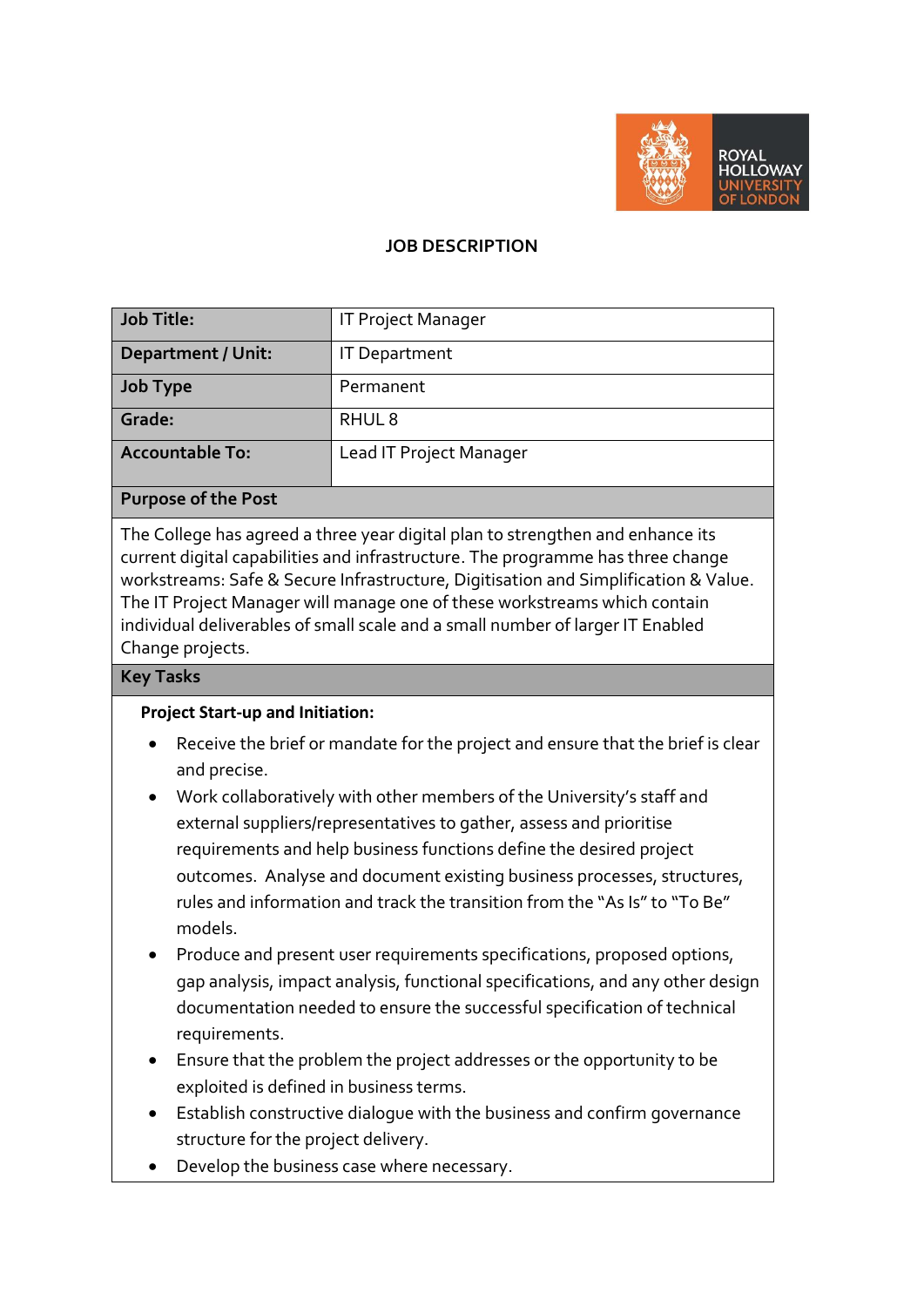#### **Project and/or Stage Planning**

- Define and deliver project plans to cover the complete lifecycle of the project in alignment with an agreed project methodology. This will include defining the critical path.
- Define, produce and budget for the resource required in the project plan to ensure successful delivery within time and budget.
- Plan for the delivery of the project in accordance with the business case and in respect of the impact on existing technology, infrastructure and business process.
- Produce and implement detailed, well defined and costed resource plans for the delivery of each project, taking into consideration the existing internal skills and capabilities, potential training requirements and external supplier support available.

## **Project Delivery and Governance**

- Allocate work packages to, and monitor the progress of, internal project team and third-party suppliers to ensure successful delivery.
- Proactively manage the challenge of competing requirements for internal resource, reactively identify and act on shortfalls in performance, and retrospectively provide a review of performance to line management.
- Ensure project compliance with project governance, information security, data protection and related standards and policies.

## **Effective Financial Management**

- Through robust financial control and discipline throughout the project, own and manage the agreed budget for projects and ensure budget targets are achieved.
- Manage exceptions where agreed budget tolerances are, or are at risk of being, exceeded by following RHUL risk/issue management and exception reporting procedures.

## **Stakeholder Management**

 Ensure the expectation of all relevant stakeholders is managed correctly, and the level of communication is sufficient to ensure engagement and appropriate action throughout the project lifecycle

## **Progress Monitoring and Risk**

- Closely monitor the project progress, ensuring the successful identification, management and mitigation of individual risks, including documenting, highlighting, and allocating the risk to the agreed risk owner.
- Closely monitor people resource activity and the project team's contribution to ensure project commitments are being met.
- Produce an Exception Report where project tolerances are exceeded and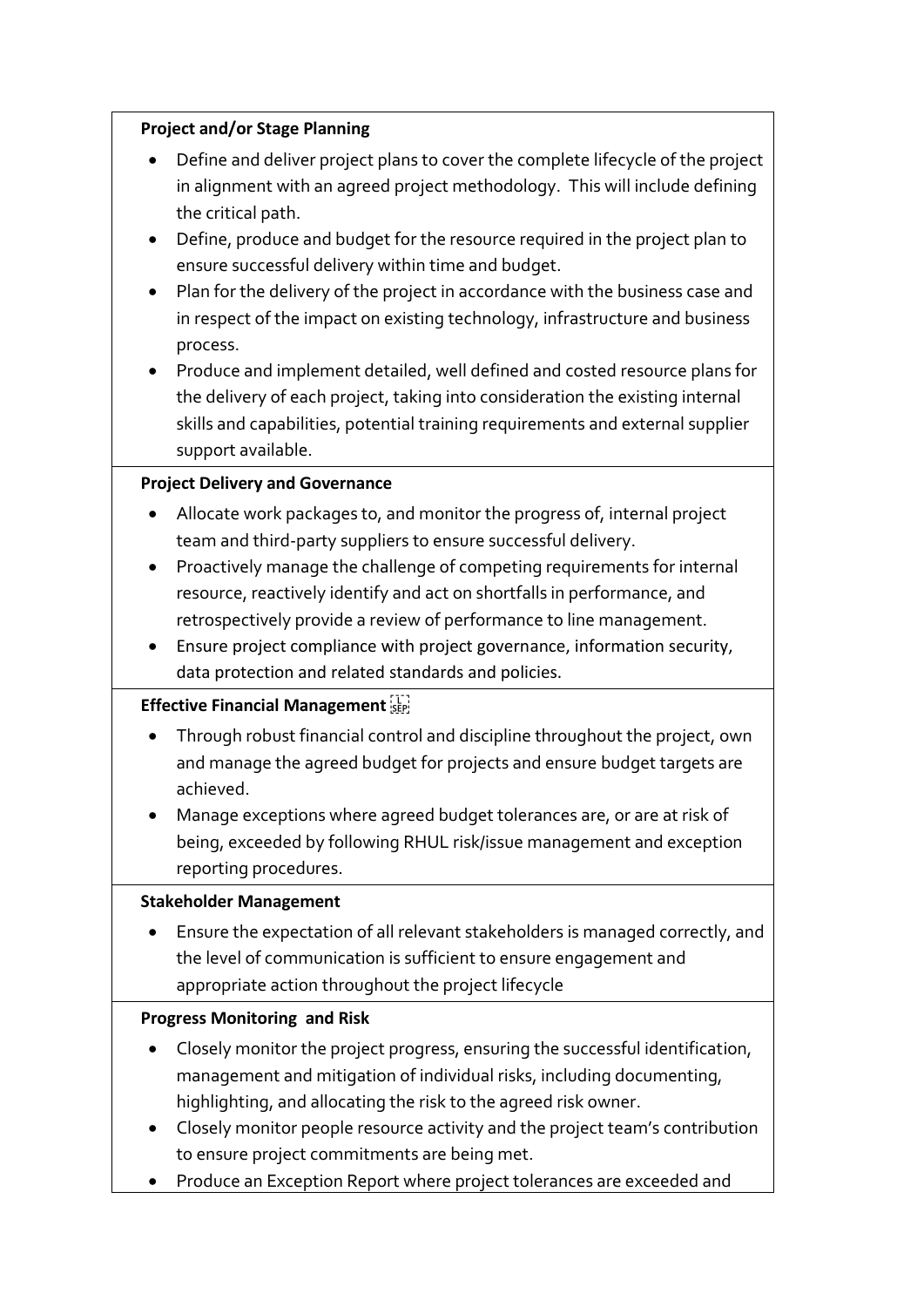approval is required to change the scope, budget or timeline of the project; produce an associated Exception Plan as required.

- Clearly communicate any issues that significantly impacts the project to appropriate stakeholders including the Project Board; highlight issues that cannot be managed within project tolerances or will have resource implications.
- Propose solutions and amendments to successfully mitigate or remove emerging risks within current resource constraints.

## **Managing Transition into Service**

- Ensure stakeholder acceptance and operational readiness in advance of transition to service. This will be delivered in accordance with the Colleges ITIL service delivery framework model.
- Ensure all aspects of the project are successfully transferred to BAU activity.

## **Wider Portfolio Contribution**

- Contribute to appropriate forums, such as peer group reviews and wider project working groups.
- Contribute to the continuous improvement of the project management processes, procedures and standards within RHUL.

## **Other Duties**

The duties listed are not exhaustive and may be varied from time to time as dictated by the changing needs of the College. The post holder will be expected to undertake other duties as appropriate and as requested by his/her manager.

The post holder may be required to work at any of the locations at which the business of Royal Holloway is conducted.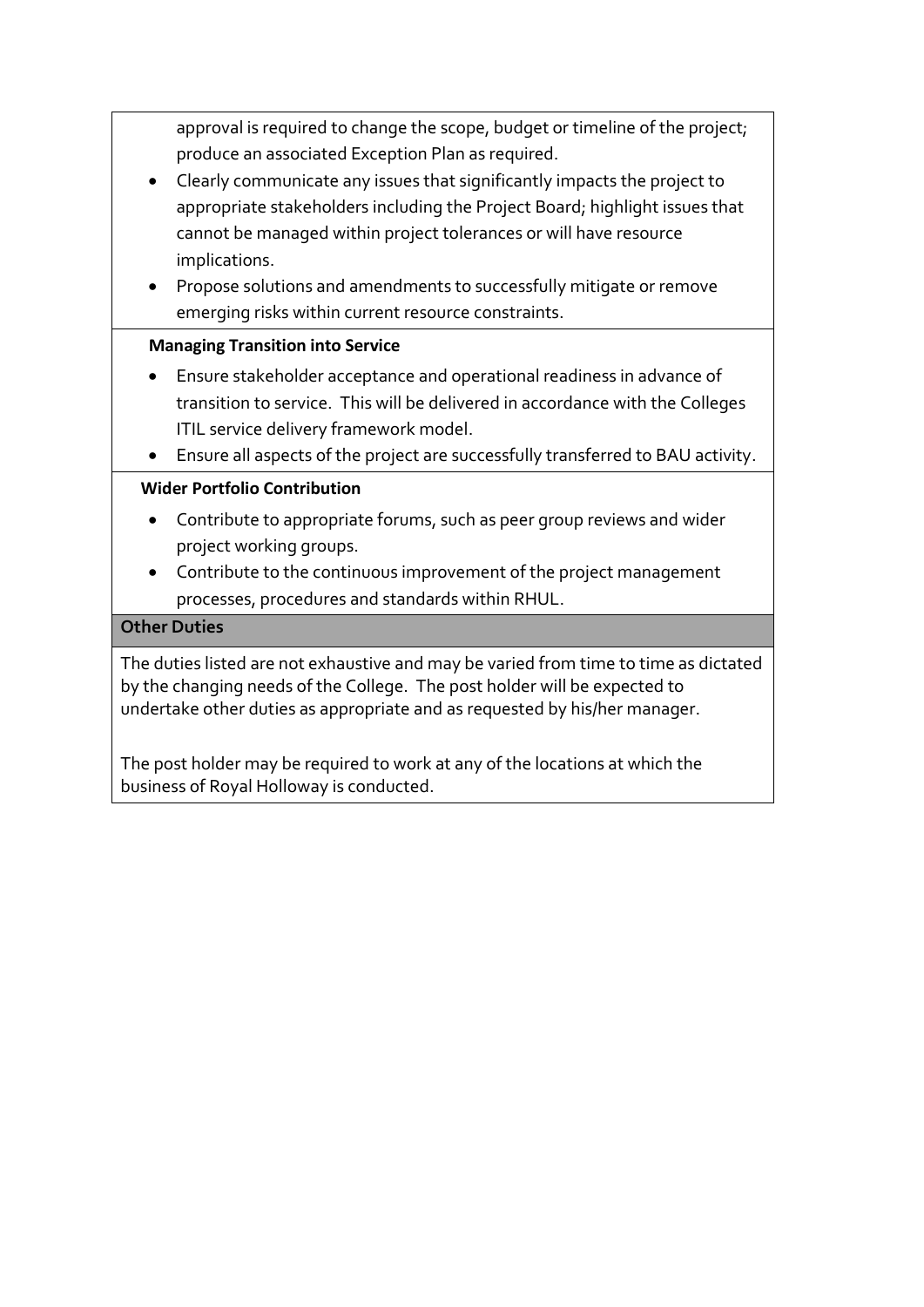

#### **PERSON SPECIFICATION**

Details on the qualifications, experience, skills, knowledge and abilities that are needed to fulfil this role are set out below.

# **Job Title: IT Project Manager**  Department: IT

|                                                                                                                                                                             | <b>Essential</b> | <b>Desirable</b> | <b>Tested by</b><br>Application |
|-----------------------------------------------------------------------------------------------------------------------------------------------------------------------------|------------------|------------------|---------------------------------|
|                                                                                                                                                                             |                  |                  | Form/Interview/Test             |
| Knowledge, Education, Qualifications and<br><b>Training</b>                                                                                                                 |                  |                  |                                 |
| Educated to degree level and/or comparable<br>experience                                                                                                                    | X                |                  | <b>Application Form</b>         |
| Formal training in project methodology<br>(PRINCE2, APMP etc)                                                                                                               | X                |                  | <b>Application Form</b>         |
| Knowledge of ITIL Service Management<br>framework and processes                                                                                                             |                  | X                | Interview                       |
| <b>Skills and Abilities</b>                                                                                                                                                 |                  |                  |                                 |
| A detailed understanding of the full project<br>life cycle, including requirements analysis<br>and business case approval to<br>implementation and service tranistion       | X                |                  | Application Form /<br>Interview |
| Highly evolved problem solving skills with<br>demonstrable experience in bringing<br>projects back on track and delivering<br>remedial actions quickly to ensure delivery   | X                |                  | Application Form /<br>Interview |
| First class stakeholder management and<br>influencing skills. Including managing<br>internal virtual teams, external suppliers, and<br>relationships with senior management | X                |                  | Application Form /<br>Interview |